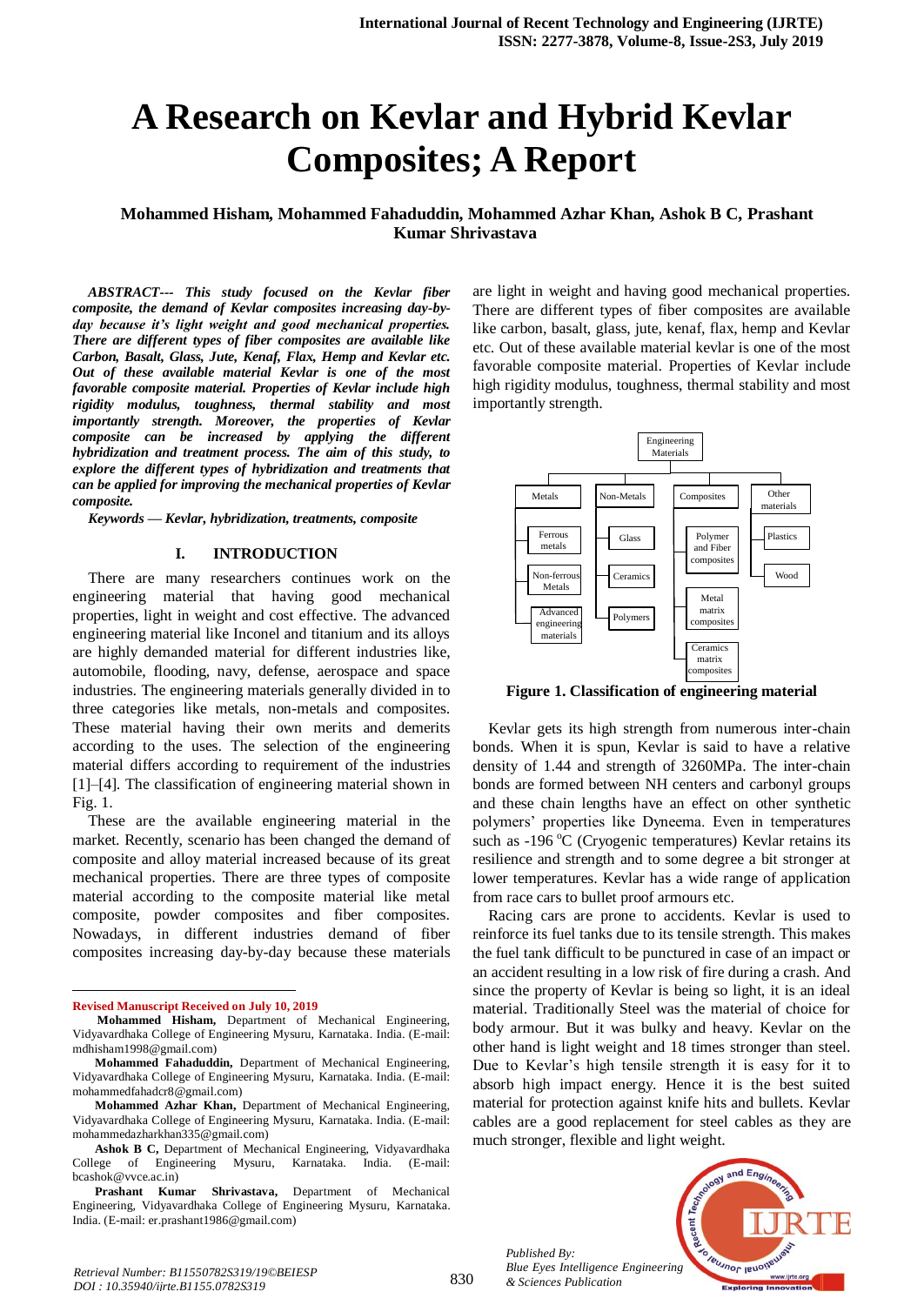## **II. LITERATURE SURVEY**

The purpose of this research is to establish stab proof material made up of shear thickening fluid (STF) and Kevlar fiber. In this research, silica / ethylene glycol suspension was prepared for the use as STF and it was evaluated by rheometer. From the results, it was seen that STF exhibited a reverse liquid- solid transition at a particular shear. Kevlar was treated as STF by 1 dip 1 nip method and mechanical and stab resistant properties were analyzed. After viewing both the results, STF impregnation comprehensively upgraded the stab resistance of Kevlar against the spike threats and the safety aspect of Kevlar was also increased comprehensively. The stab resistant coating was performed by considering one STF, fumed silica / ethylene glycol suspension of Kevlar fabric to enhance the performance of the material. From this research, extensive upgrades in puncture defiance were seen especially in excessive speed loading condition. It was seen that the addition did not change or deteriorate the flexibility of STF. From the results, we incurred that fumed silica/ Kevlar composite fabric would be a fine material for body armored applications [5].

Moreover, multiple materials that are combined to produce an individual component. The two materials that were investigated were Kevlar poly (p-phenylene terephthalamide) and santoprene. Here in this investigation, the Kevlar fiber was used in two ways, the first type was, it was used without altering it and the second type was used after altering it. The Kevlar which was used without modifying strengthened the santoprene to quote an extent and it upgraded few properties of the composite, namely low strain modulus and tensile strength but it also had a drawback, lengthening at break reduced heavily. In order to overcome this, the Kevlar was modified and hence its surface was hydrolyzed maleic anhydride-graftedpolypropylene (MA-g-PP). There were clear advantages of using the modified Kevlar over the stock one. The properties enhanced and the drawbacks were reduced to nil. This combination showed improved stress distribution due to better surface bonding between the fiber and matrix [6].

Thereafter, Fluorinated and Oxy fluorinated Short Kevlar Fiber-Reinforced Ethylene Propylene Polymer This paper examines raw Kevlar and surface treated Kevlar. Examination on its thermal properties showed an increase in thermal stability and storage modulus due to gradual reinforcement of fibers. It is also noted that it continues to increase in the case of ox fluorinated and fluorinated Kevlar fiber-reinforced EP. Fluorinated and oxy fluorinated Kevlar fiber's tensile strength increased substantially. This concludes that fluorination and oxy fluorination had an impact on the surface morphology giving better adhesion of fibers and the matrix[7]

Moreover, comparison of properties like crystalline, thermal, mechanical of syndiotatic polystyrene composites with surface modified Kevlar fiber. In comparison to oxyfluorinated Kevlar reinforced fiber, fluorinated Kevlar fiber reaches higher crystallization temperature. There is a significant increase in thermal conductivity in case of modified Kevlar fiber reinforcement. It also shifts to a higher value shown by differential scanning calorimeter and dynamic mechanical analysis. A strong adhesion between s-

PS matrix and oxy-fluorinated Kevlar fiber was found and it seems to be better than other composites shown by atomic free microscopy. From this research it was found that it boosts up the thermal stability and storage modulus of the composite [7]

However, the properties of Kevlar polypropylene based on composite material under high strain rate loading using Split Hopkinson Pressure bar (SHPB). Flat laminated Kevlar composite of 16, 24 and 30 layer where comparison molded and laser machined to obtain cylindrical specimen of desired shape based on SHPB experiment. To report compressive material behavior as expansion of growing strain rate, the stress strain plots were obtain and analyzed. The studies suggest that for better performance of composite laminates apply thin laminates. The 90% of thickness composite depend on the peak stress, strain and toughness. On the basis of high strain rate testing of 16, 24, 30 layered Kevlar polypropylene composite SHPB testing was done and the following conclusion were made. At low strain rates the growth pattern of stress and strain are linear and further continues the same nature even at high strain rates. As per research the thin specimen are more useful than the thick specimen [8]

Moreover, laminated hybrid and unidirectional composites, and looks into the effects of carbon to Kevlar ratio on mechanical properties. Bismaleimide (BMI) resin is reinforced from hybridizing 3-D braided carbons and Kevlar fibers. This braided carbon/Kevlar showed higher flexure strength, which was expected. Linearity was noticed, but only on attaining peak values of loading. It attained maximum flexure strength when the carbon to Kevlar ratio was 3:2. Addition of ductile fiber improved its impact properties significantly of all carbon composites. As the volume of the relative Kevlar fiber increased, residual flexure and energy absorption also increased which were tested with the impact samples[9].

Thereafter, finding an alternative for soft Kevlar that is more durable and safe. This was done by introducing shear stiffening gel (STG) into shear thickening fluid (STF) impregnated Kevlar woven fabric. It improved its impact resistance do to its good shear stiffening characteristics. A number of experiments were conducted such as knife cutting test, yarn pull out test, rod penetration test etc. to find out its improvement. STG which was devised into the gap of the filament increased friction. STG had increased the modulus of the yarn and the multi layered fabric had a reduction in its compressibility. Impact test such as the drop hammer test showed that STG increased the impact resistance force and also its deformation displacement. This leads to a better knife jab resistance compared to Kevlar. The Kevlar/STG/STF also had lower weight compared to Kevlar. In conclusion the enhanced Kevlar fabric is more light weight and gives very good impact resistance hence ideal for soft body armour [10].

Moreover, the effects of low velocity impact response on hybrid Kevlar composite laminates. In recent years natural fibers are replacing synthetic ones due to their high

*Published By: Blue Eyes Intelligence Engineering & Sciences Publication* 

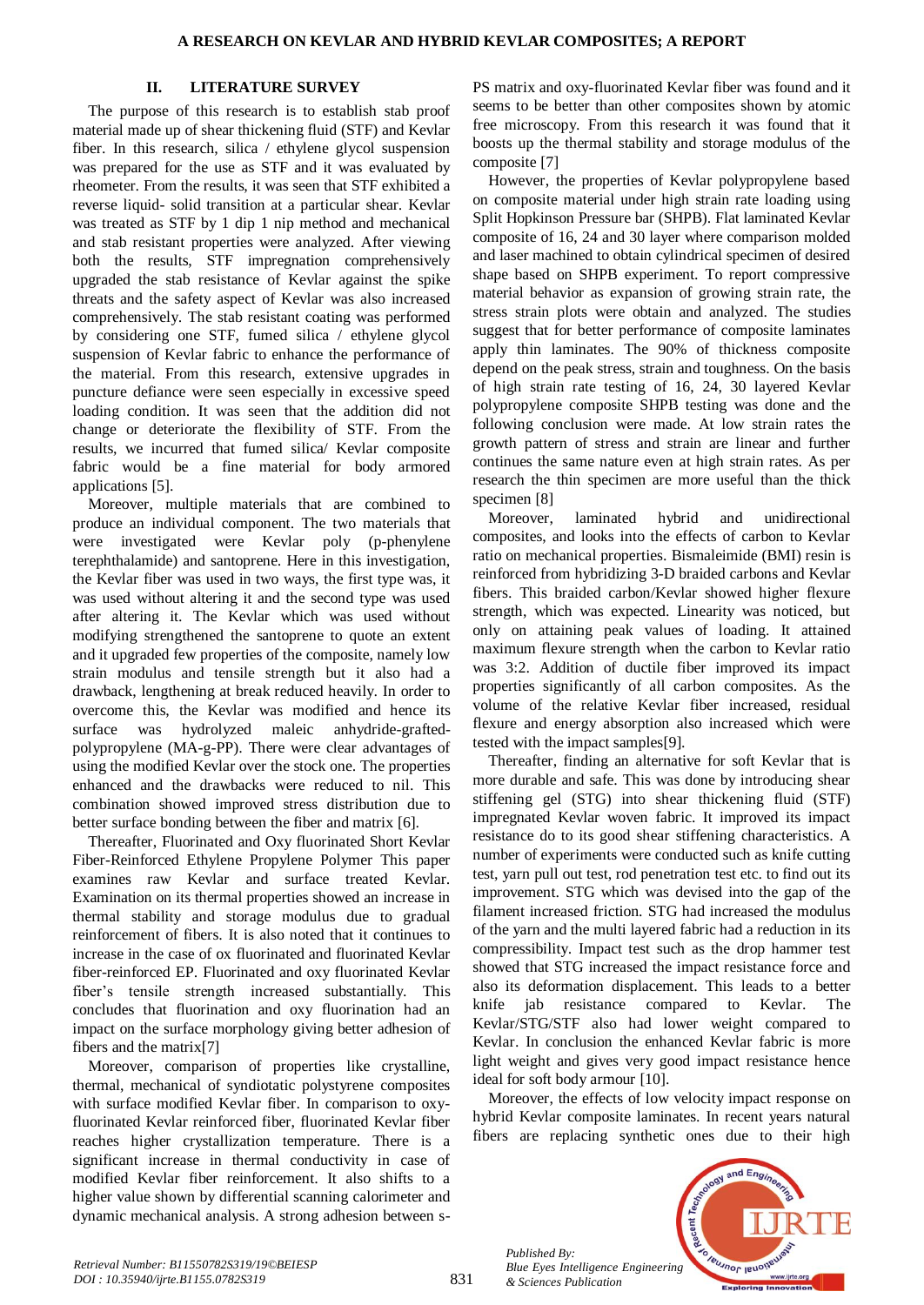flexibility, low cost and recyclability. Hybrid composites were brought up to increase the low mechanical strength of natural fibers. This hybrid will lead to greater mechanical strength and biodegradability, which is good for the environment. Thickness has an effect on the impact dynamics. Hybrid components are light weight and low cost, hence advantageous. In this authors are reported, about the fabrication of material with different layer laminate in the ratio 3:1:3 (Kevlar: kenaf: Kevlar).

This hybrid composite had a good tensile property. A seven layer kenaf and a seven layer Kevlar was made for comparison. The performance of full kenaf is lesser than the performance of full Kevlar. A low velocity impact test was given for all the above specimens. According to the results, the seven layer laminate only with stood an impact energy of 30 Joules. On the other hand, the hybrid had the mechanical properties and performance of full Kevlar and greater mechanical properties than kenaf composites. By these tests we can conclude that the Kevlar-kenaf hybrid composites can be used as an alternative[11].

Moreover, carbon fibers having excellent contenders for establishing huge strength biomaterials and they have good stress transfer and electrical characteristics it can increase tissue forming. Since carbon fibers possess these properties, tubular carbon layered with poly (methyl-methacrylate) were studied as it can be adopted for internal fixation of bones. In order to make the carbon ductile, ductile Kevlar was enumerated to the composite. Tailorable braiding technology was adopted to make the tubular Kevlar by modifying fiber orientation in the composite. The results from the experiment revealed that with enhancing braiding criterion, mechanical properties near to bone characteristics can be made. Superior capability of stress distribution on composite was achieved since Kevlar braid's physical properties, fiber composite distribution and diameter consistency. Adding PMMA matrix and graphene Nano plates together, it improved composite quality. Hence, it could be adopted as an implant [12]

In this work authors are reported about the execution and examine the characteristics of the novel auxetic Kevlar composite. This research was particularly based on fracture and impact characteristics. To analyses and differentiate, Kevlar interlinked composite was used along with polyurethane analysis and in the absence of it. Short nylon fibers of two distinguished fiber measurement and 3 distinguished fiber distinguished fiber densities were converged. These composites were then fabricated. After the analysis of fracture properties, it was seen that auxetic Kevlar had comprehensive increase of 225% in comparison with usual interlinked Kevlar for fracture toughness. Moreover, auxetic Kevlar improved by 577% using converging under initiation toughness. It displayed comprehensive decrease in impaired area in comparison with interlinked correspondent for impact testing. Contrarily, decrease in impaired area determined the decrease in impact energy absorption[13].

### **III. RESULTS AND DISCUSSION**

Thereafter, development of Kevlar composite in improving oil and gas ducts because of their exclusive properties. In order to choose the ultimate mechanical

performance of laminated Kevlar nanocomposite, curing is a primary objective. There are various criterion during hot pressing that might have a toll on bonding of epoxy matrix and behavioral synergy of the fiber and epoxy. This current research is being carried out to examine most favorable curing conditions. There were three distinct Nano fillers used for this research namely multi walled carbon nanotubes, silicon carbide and aluminum oxide which were integrated in distinct weight ratio. After the analysis, it was seen that the most favorable curing temperature was 170 degree centigrade to increase the mechanical properties. The observation under 100 degree centigrade was that there was the removal of outer layer of the Kevlar. By these tests, we can conclude that by better use of curing and Nano fillers, mechanical strength of composites increases[14].

Moreover, for harvesting body motion energy an elemental component wearable piezoelectric Nano wire generator is used this is called a micro fiber Nano wire hybrid structure. PENG uses Nano wire hybrid structure for different access combining surface coating and plasma etching technique. These techniques are described to intensify the mechanical accuracy of Kevlar micro fiber. As a result the hybrid structure will gain high resistance firmness and durability. The Kevlar fibers coated Zno Nano wire are appropriate to 2D Nano generator based on coupled piezoelectric and semi conducting properties of zinc oxide. These Zno Nano wire covered fibers were used to assemble a high stability 2D Nano generator.2D Nano generator later developed as self-powered system to detect UV intensity[15].

The carbon Kevlar and glass fiber reinforced composite are assembled using fused deposition modeling additive assembling technique. 3D printing system were used to fabricate nylon composite. The mechanical work of composite is to be made in tension flexure. Later the effect of the fabric orientation, fiber type and volume chunk was investigated. This determine that the carbon fiber generates largest in mechanical durability. Its strength was higher than with Nano reinforced nylon polymer. As the result the glass exhibit maximum efficiency in tensile durability. The study says that the nylon composite durability was in the following order: carbon fiber  $>$  glass fiber  $>$  Kevlar fiber [12]. In this we have discussed about the various process that is used for improve the quality of Kevlar composite. The combinations with other material, treatments and no. of layer used in fabrication also help to increase the Kevlar properties.

### **IV. CONCLUSIONS**

- 1. The anisotropic nature of Kevlar fiber provides very high ratio of tensile to compression strength.
- 2. The hybrid and treated Kevlar offered improved compressive strength, flexural, modulus and thermal properties.
- 3. Hybridization of Kevlar with new, natural and environment friendly fiber still need to explore.



832